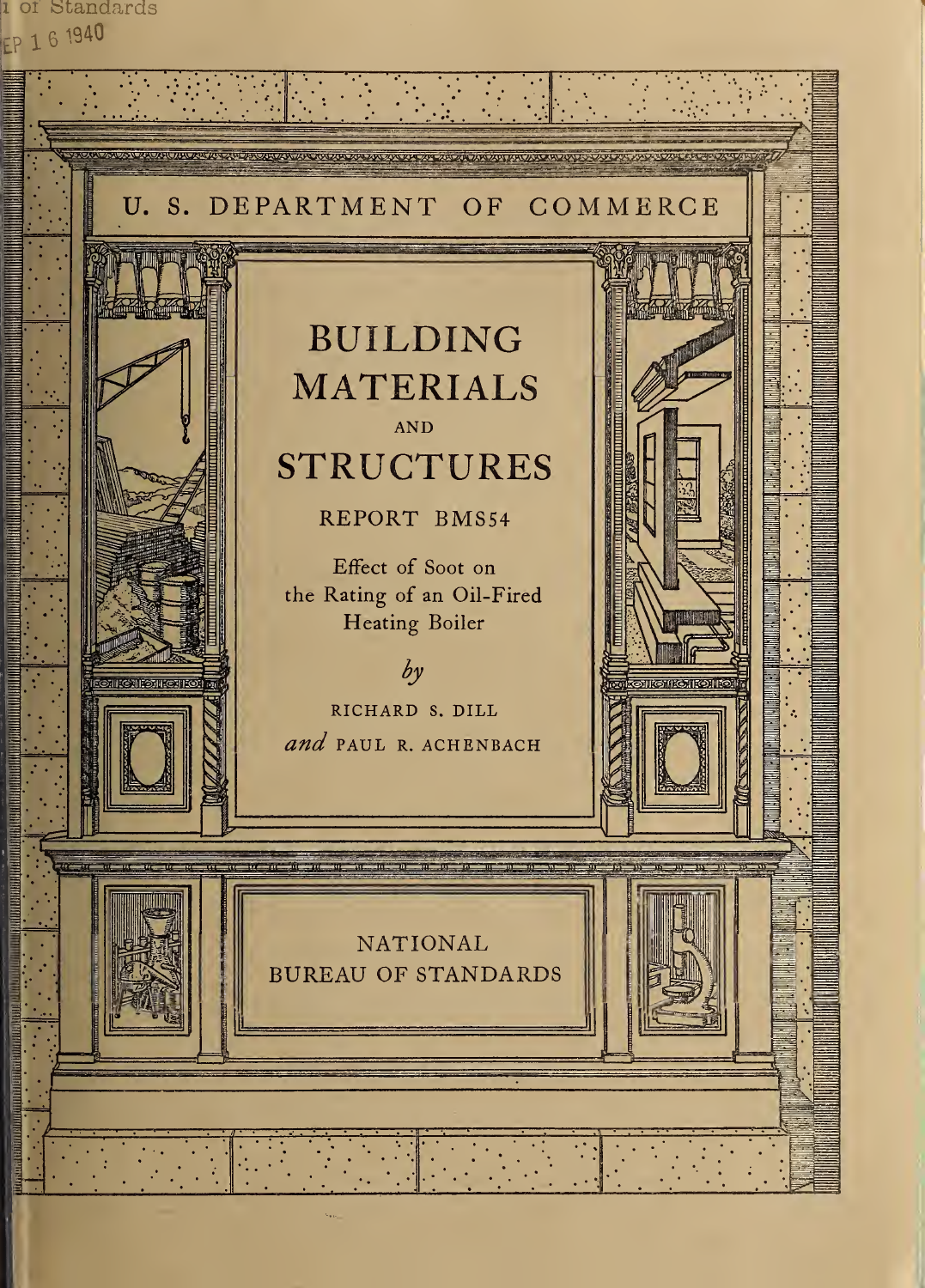The program of research on building materials and structures, carried on by the National Bureau of Standards, was undertaken with the assistance of the Central Housing Committee, an informal organization of governmental agencies concerned with housing construction and finance, which is cooperating in the investigations through a subcommittee of principal technical assistants.

#### CENTRAL HOUSING COMMITTEE

#### SUBCOMMITTEE ON TECHNICAL RESEARCH

Walter Junge, Chairman. Federal Housing Administration. A. C. SHIRE, Vice Chairman. United States Housing Authority.

STERLING R. MARCH, Secretary.

Albert G. Bear, Veterans' Administration. PIERRE BLOUKE.

Federal Home Loan Bank Board (Federal Loan Agency).

CARROLL W. CHAMBERLAIN, Public Buildings Administration (Federal Works Agency)

Joseph M. DallaValle, Public Health Service (Federal Security Agency).

JOHN DONOVAN, Farm Security Administration (Agriculture).

George E. Knox, Yards and Docks (Navy).

Vincent B. Phelan, National Bureau of Standards (Commerce).

Edward A. Poynton, Office of Indian Affairs (Interior).

George W. Trayer, Forest Service (Agriculture).

Elsmere J. Walters, Construction Division (War).

#### CHAIRMEN OF SECTIONS

 $Specifications$  Maintenance Mechanical Equipment Carroll W. Chamberlain Charles Peters Robert K. Thulman

#### NATIONAL BUREAU OF STANDARDS

#### STAFF COMMITTEE ON ADMINISTRATION AND COORDINATION

HUGH L. DRYDEN, Chairman. Mechanics and Sound.

PHAON H. BATES, GUSTAV E. F. LUNDELL, Clay and Silicate Products. Chemistry.

WARREN E. EMLEY, HENRY S. RAWDON, Organic and Fibrous Materials. Metallurgy.

HOBART C. DICKINSON, ADDAMS S. MCALLISTER, Heat and Power. Codes and Specifications.

The Forest Products Laboratory of the United States Department of Agriculture is cooperating with both committees on investigations of wood constructions.

[For list of BMS publications and how to purchase, see cover page III]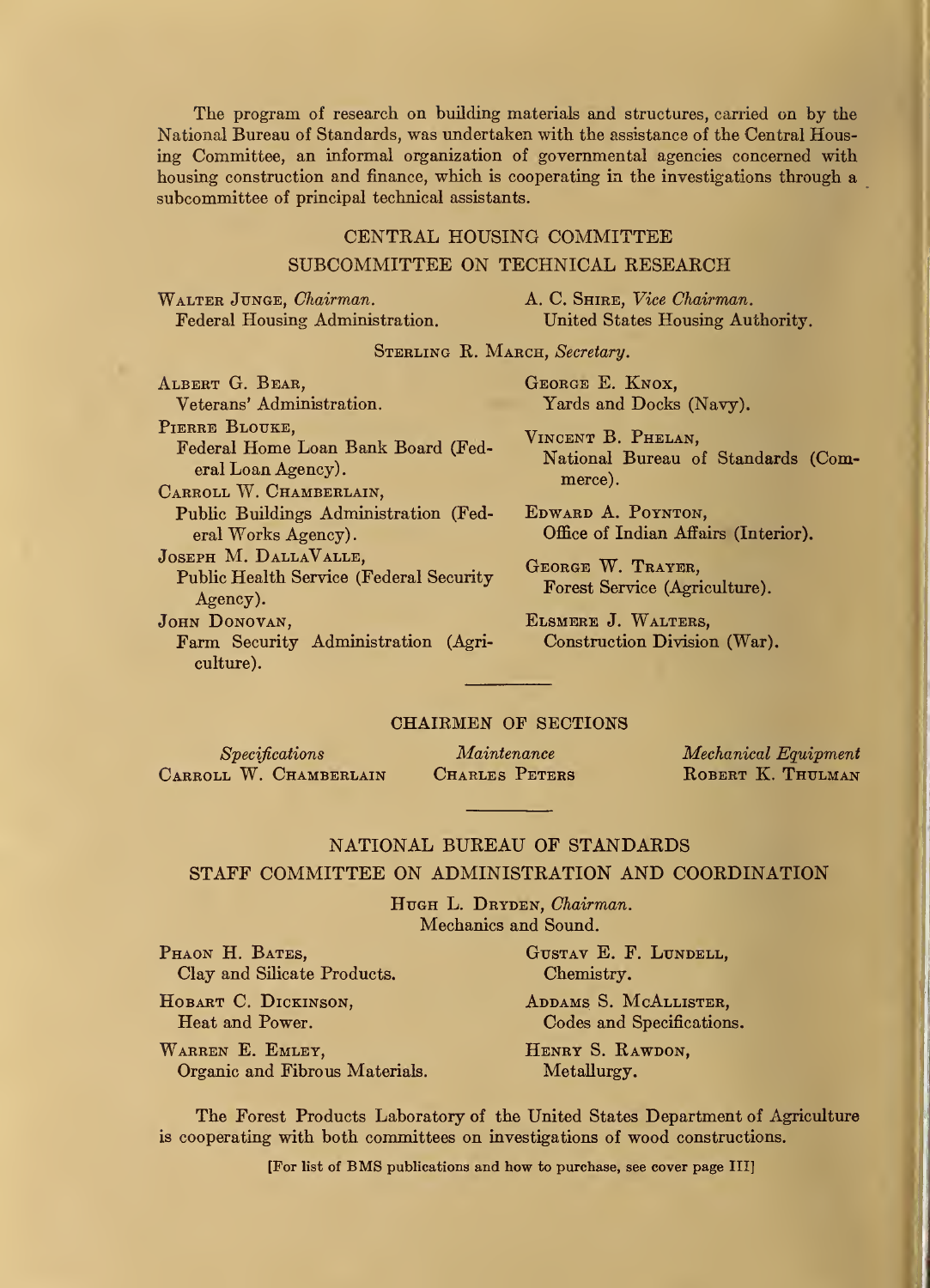UNITED STATES DEPARTMENT OE COMMERCE • Harry L. Hopkins, Secretary NATIONAL BUREAU OF STANDARDS • Lyman J. Briggs, Director

# BUILDING MATERIALS and STRUCTURES

#### REPORT BMS54

Effect of Soot on the Rating of an Oil-Fired Heating Boiler

 $\partial y$ RICHARD S. DILL  $and$  PAUL R. ACHENBACH



ISSUED JULY 18, 1940

The National Bureau of Standards is a fact-finding organization; it does not "approve" any particular material or method of construction. The technical findings in this series of reports are to be construed accordingly.

UNITED STATES GOVERNMENT PRINTING OFFICE • WASHINGTON 1940 FOR SALE BY THE SUPERINTENDENT OF DOCUMENTS, WASHINGTON, D. C. . PRICE IO CENTS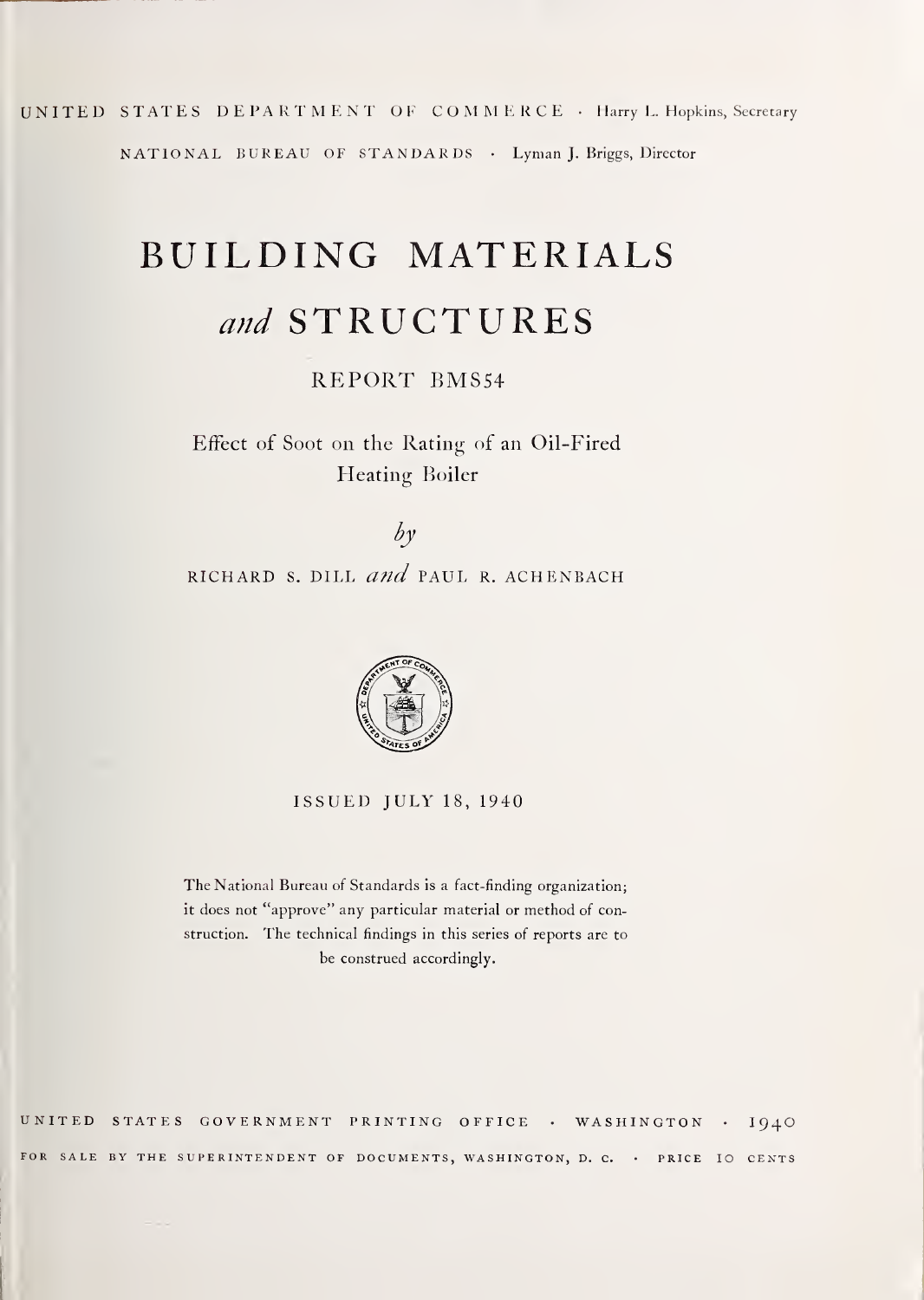## Foreword

This paper calls attention to an important factor which should be considered in the adjustment or testing of heating boilers or furnaces on the basis of a constant flue-gas temperature and in the design of chimneys. The paper describes the large effect on flue-gas temperature which can be expected from a comparatively light deposit of soot on heating surfaces. Some assurance is offered to users of heating boilers and furnaces that an increased flue-gas temperature due to soot deposition does not necessarily signify a great decrease in capacity or efficiency. Chimneys and smoke pipe should be able to withstand the relatively high temperatures that may occur if there is an extraordinary amount of soot deposited on heating surfaces during some period of improper combustion.

LYMAN J. BRIGGS, Director.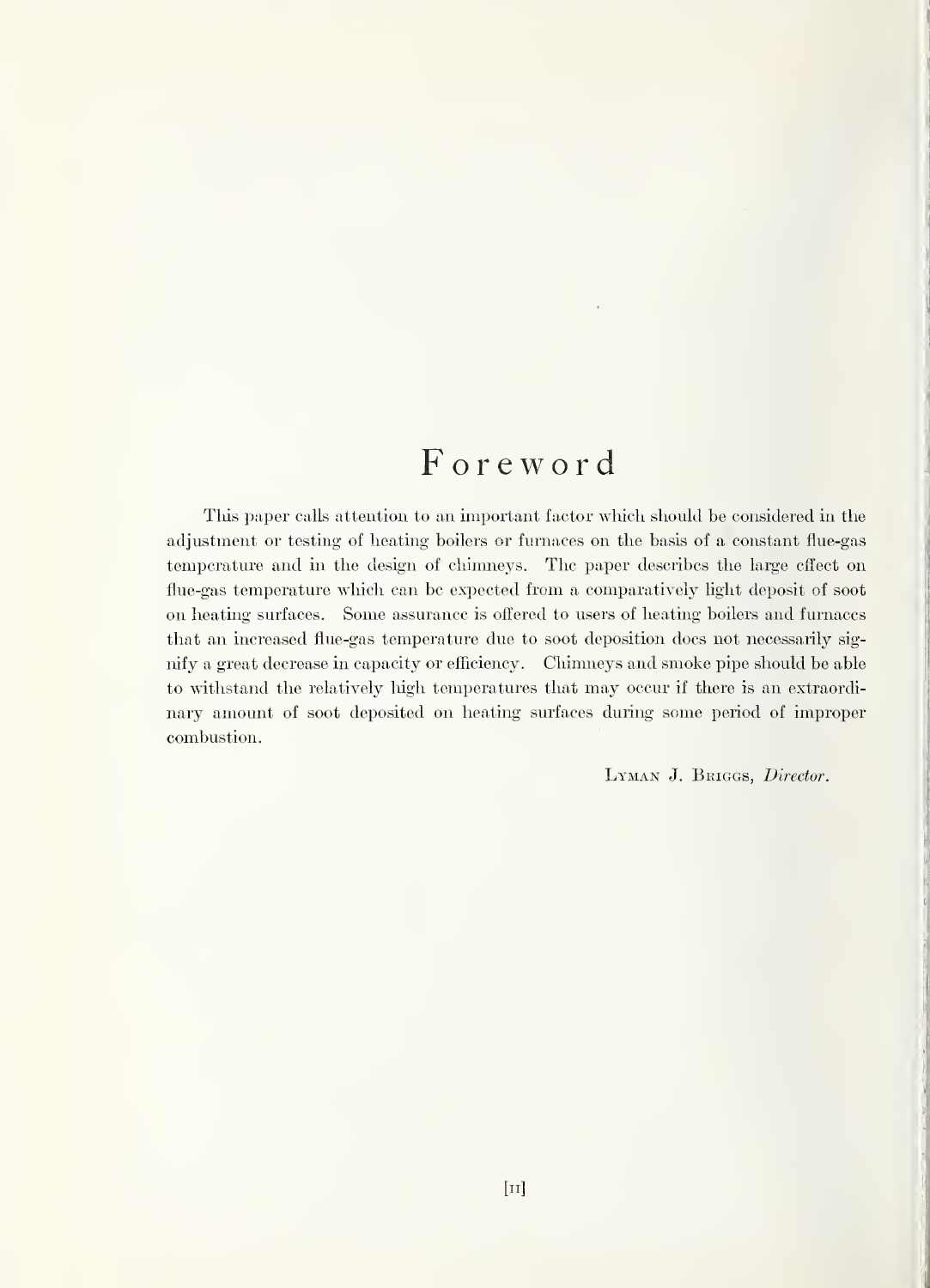### Effect of Soot on the Rating of an Oil-Fired Heating Boiler

by RICHARD S. DILL and PAUL R. ACHENBACH

#### CONTENTS

|                                  | Page |  |
|----------------------------------|------|--|
|                                  |      |  |
| I. Introduction                  |      |  |
| II. Test specimen and equipment. |      |  |

#### ABSTRACT

It is shown that the rating of a boiler, obtained by a test method based on constant flue-gas temperature, can be seriously affected by soot on the heating surfaces, although the soot may be too slight in amount to affect greatly either the capacity or the efficiency at a constant firing rate. At constant firing rate the soot has a large effect on the flue-gas temperature.

#### I. INTRODUCTION

During trials of a proposed method for testing and rating oil-fired domestic steam boilers, some discrepancies appeared in the results which could not be readily accounted for; and, al though the fact that the soot deposits were tliin suggested at first that the effects noted were not to be attributed to soot, a series of runs was made, the results of which indicated that the soot did cause the discrepancies.

The test method under consideration, in common with some other methods proposed in the past, provides for testing boilers on a basis of constant flue-gas temperature and carbon dioxide content.

Information on the effect of soot on the capacity and efficiency of coal-fired boilers is available from other work.<sup>1</sup> In the present work, the point of interest is that a soot deposit causing a small decrease in efficiency results

| V. Discussion of results <sub>--------------------</sub> 3 |  |
|------------------------------------------------------------|--|
|                                                            |  |
|                                                            |  |

Page

in a relatively large increase in flue-gas temperature. Then, when the flue-gas temperature is decreased to the point chosen for the test, by diminishing the firing rate, the delivery of the boiler is also diminisbed. In this way the delivery of the boiler, on which the rating is based, is affected.

#### II. TEST SPECIMEN AND EQUIPMENT

The boiler tested was a jacketed rectangular cast-iron boiler of four sections with a nominal rating of  $280$  ft<sup>2</sup> EDR.<sup>2</sup> The boiler and the gun-type oil burner used were made by the same manufacturer. Boiler and burner were erected for the tests in accord with the manufacturer's instructions, and testing equipment was applied in compliance with the test method under consideration. A potentiometer and thermocouple system were used for temperature measurements. An. automatic float valve was provided to control the feed water. Oil consumption was measured by weigbt, and the carbon dioxide in the flue gas was measured with the Orsat apparatus. The thermostat and safety controls for the oil burner were installed in the conventional manner. The fuel was No. 2 fuel oil of 0.861 specific gravity and 19,500 Btu/lb higher heating value. Boiler output was determined from condensate weight. Draft in the firebox was maintained at 0.02-in. water gage.

<sup>&#</sup>x27; p. Nichols and C. E. Augustine, Effect of Soot on Heat Transmission in Small Boilers, U. S. Bureau of Mines, R. I. 3272.

<sup>2</sup> <sup>1</sup> ft2 EDR is defined as the ability to emit 2-10 Btu/hr.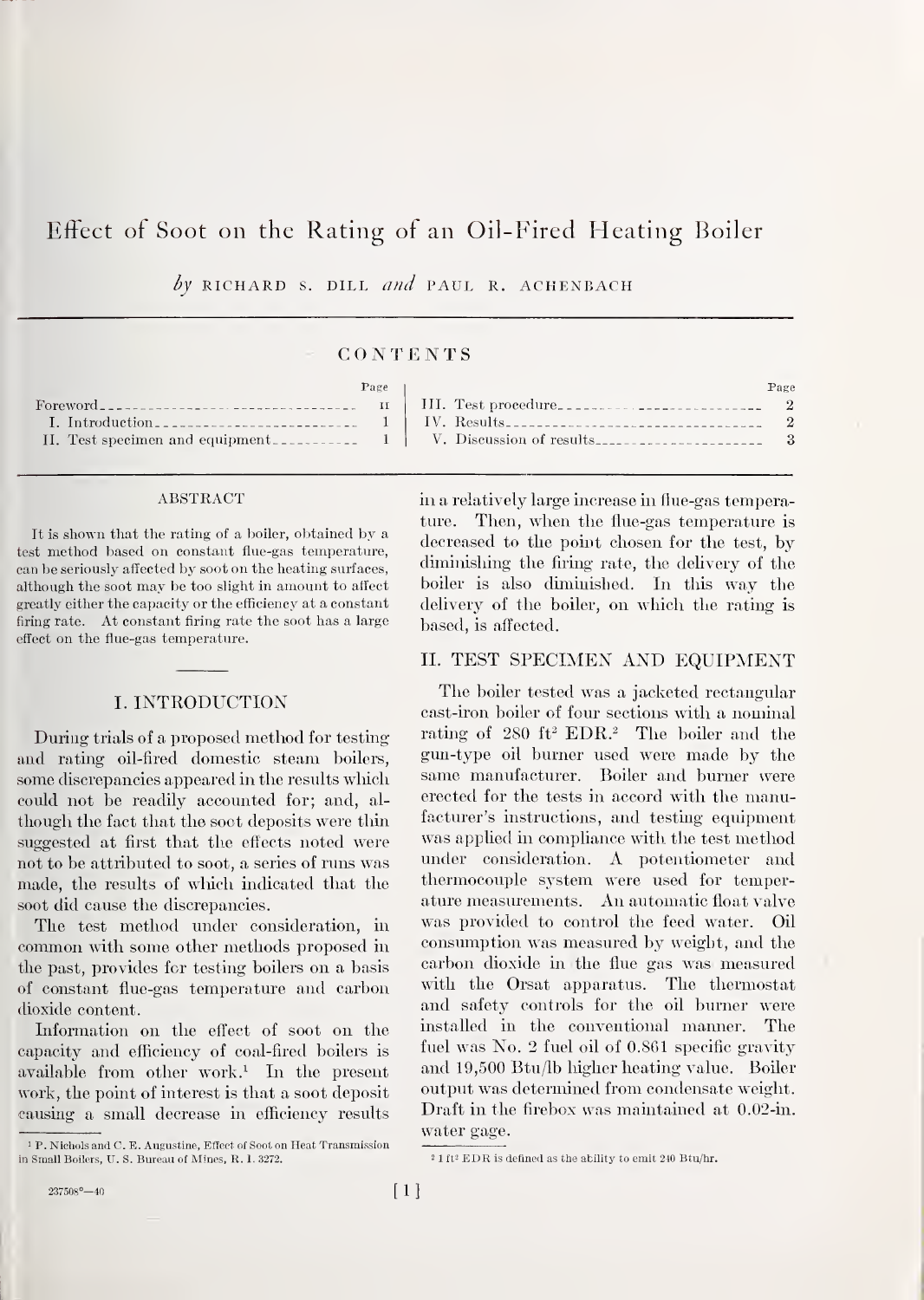#### III. TEST PROCEDURE

The procedure during these tests consisted essentially in operating the boiler under the "stand-by" condition for several days and of observing the capacity, fuel consumption, etc., under test conditions once each day. Two series of runs were made, one at 10 percent of carbon dioxide and the other at 8 percent of carbon dioxide. During both series, the flue gas temperature was adjusted to 600° F by setting the firing rate prior to each capacity determination. The setting then remained fixed mitil the next determination. The runs at 10 percent of carbon dioxide covered a period of 8 days and those at 8 percent of carbon dioxide, a period of 5 days.

At the end of each series, a run was made with the firing rate reset at the original value. The heating surfaces were then cleaned, and the performance of the boiler was observed to be substantially the same as it was before the deposition of soot began, which indicates that the results noted were caused by the soot.

#### IV. RESULTS

The results of the tests, shown in figures <sup>1</sup> and 2, indicate that soot can have a considerable effect on the rating of a boiler when such rating is based on a limiting flue-gas temperature, although the soot may be too slight in amount to seriously aftect either the efficiency or the capacity at constant firing rate.

The results of the runs at 10 percent of



carbon dioxide indicate that the effect of each day's deposition of soot is less than that of the preceding day's deposition and that the effect of the deposit approaches an upper limit with time. This effect is not clearly indicated by the results of the runs at 8 percent of carbon dioxide. The possibility of an error in the observation made on the second day in this series suggests itself, since it seems most reasonable that the function should be a curve such as that so strongly indicated by the results of the first series.

In the series of runs at 10 percent of carbon dioxide, the gross output of the boiler decreased from 136,000 to 70,850 Btu/hr, at the constant stack temperature of 600° F, owing to soot deposited during 8 days at the stand-by condition. With this soot deposit and the initial firing rate, the output was 127,400 Btu/hr and the efficiency was 63 percent mstead of the initial 67 percent, whereas the flue-gas temperature was 790° F instead of the initial 600° F.

The soot deposited during the 8 days was estimated to be about  $\frac{1}{22}$  in. thick. A sample averaged approximately 10 mg/m.<sup>2</sup> of the heating surface from which it was scraped. These figures are not considered sufficiently precise to be a basis for calculations.

In the series of tests at 8 percent of carbon dioxide, the output of the boiler decreased from 115,400 Btu/hr to 84,230 Btu/hr owmg to soot deposited during 5 days. With this soot deposit and at the initial firmg rate, the output

Figure 1.— $Effect$  of soot on boiler output at constant stack temperature  $(600^{\circ} \; F).$ 

Soot was deposited by continuous operation at stand-by condition. Deposition of soot and daily observation of output were made with 10 percent of carbon dioxide in flue gas. Points<br>with subscript "1" were obtained with initial oil rate with soot on heating surfaces. Points<br>with subscript "2" were obtained with initial oil rate after cleaning soot from heating surfaces.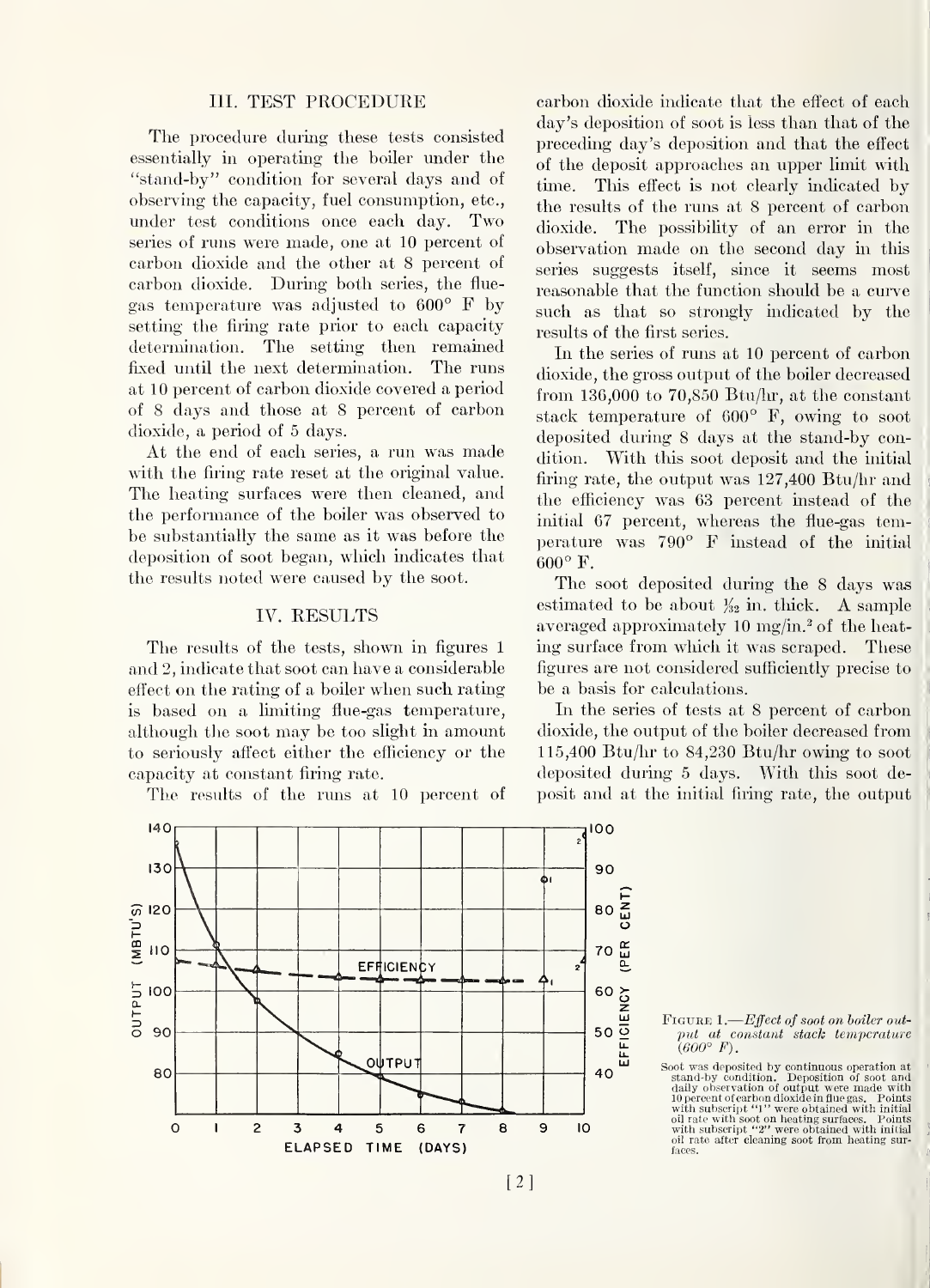Figure 2. Effect of soot on boiler out put at constant stack temperature  $(600^{\circ} F)$ .

Soot deposited by continuous operation at stand-by condition. Deposition of soot and daily observation made with <sup>8</sup> percent of car- bon dioxide in flue gas. Points with subscript "1" were obtained with soot on surfaces but with initial oil rate.<br>
with initial oil rate.<br>  $\frac{10}{2}$  were obtained with soot on surfaces but<br>  $\frac{10}{2}$  UQ



was  $103,630$  Btu/hr with an efficiency of 60 flue gas. percent instead of the initial 65 percent and the stack temperature was 680° F instead of the initial 600° F.

No satisfactory method of specifying or measuring the amount of soot in a thin deposit on heating surfaces has been suggested. Soot is important primarily on account of its effect on heat transfer; and, since soot can vary in nature, a density determination, based on a measurement or estimate of thickness and weight deposited per unit area is of doubtful value. No attempt was made to measure the daily deposition of soot, but as a practicable expedient the effects of successive layers of soot deposited during successive 24-hr runs at constant conditions were observed.

#### V. DISCUSSION OF RESULTS

Assume a plant of 100,000 Btu/hr capacity in which the efficiency changes from 65 to 64 percent on account of the deposition of soot.

The heat liberated in the combustion chamber when the boiler was clean w^ould be

$$
\frac{100,000}{0.65} = 153,800
$$
 Btu/hr.

After the efficiency changed, the heat delivered to the house would be

 $0.64\times153,800 = 98,430$  Btu/hr.

The difference,  $100,000-98,430=1,570$  Btu/hr, would appear largely as additional heat in the

Assuming the heat value of the fuel to be 20,000 Btu/lb and 20 lb of flue gas per pound of fuel, we have

$$
\frac{153,800\times20}{20,000} = 154
$$
 lb of flue gas per hour.

The specific heat of the flue gas may be taken as 0.25 Btu/lb deg.

The increase in flue-gas temperature due to the <sup>1</sup> -percent change in efficiency would then be

$$
\frac{1,570}{154 \times 0.25} = 41^{\circ} \text{ F.}
$$

If the initial flue-gas temperature were 600° F, the flue-gas temperature with sufficient soot on the heating surfaces to change the efficiency <sup>1</sup> percent might be as high as 640° F.

A change of <sup>41</sup> degrees F in flue-gas temperature would probably be unimportant, but greater changes than <sup>1</sup> percent in efficiency due to soot are likely to occur in service and to result in greater changes in flue-gas temperature. If the relation is linear, a change in efficiency from 65 to 60 percent would result in a 205 degree F change of flue-gas temperature, so that, at constant firing rate, flue-gas temperature may become excessive due to <sup>a</sup> soot deposit capable of causing a small change in efficiency.

The results of the tests at 10 percent of carbon dioxide show that sufficient soot to reduce the efficiency from 67.3 to 63.0 percent at constant firmg rate was sufficient to reduce the output from  $136,137$  Btu/hr to  $70,840$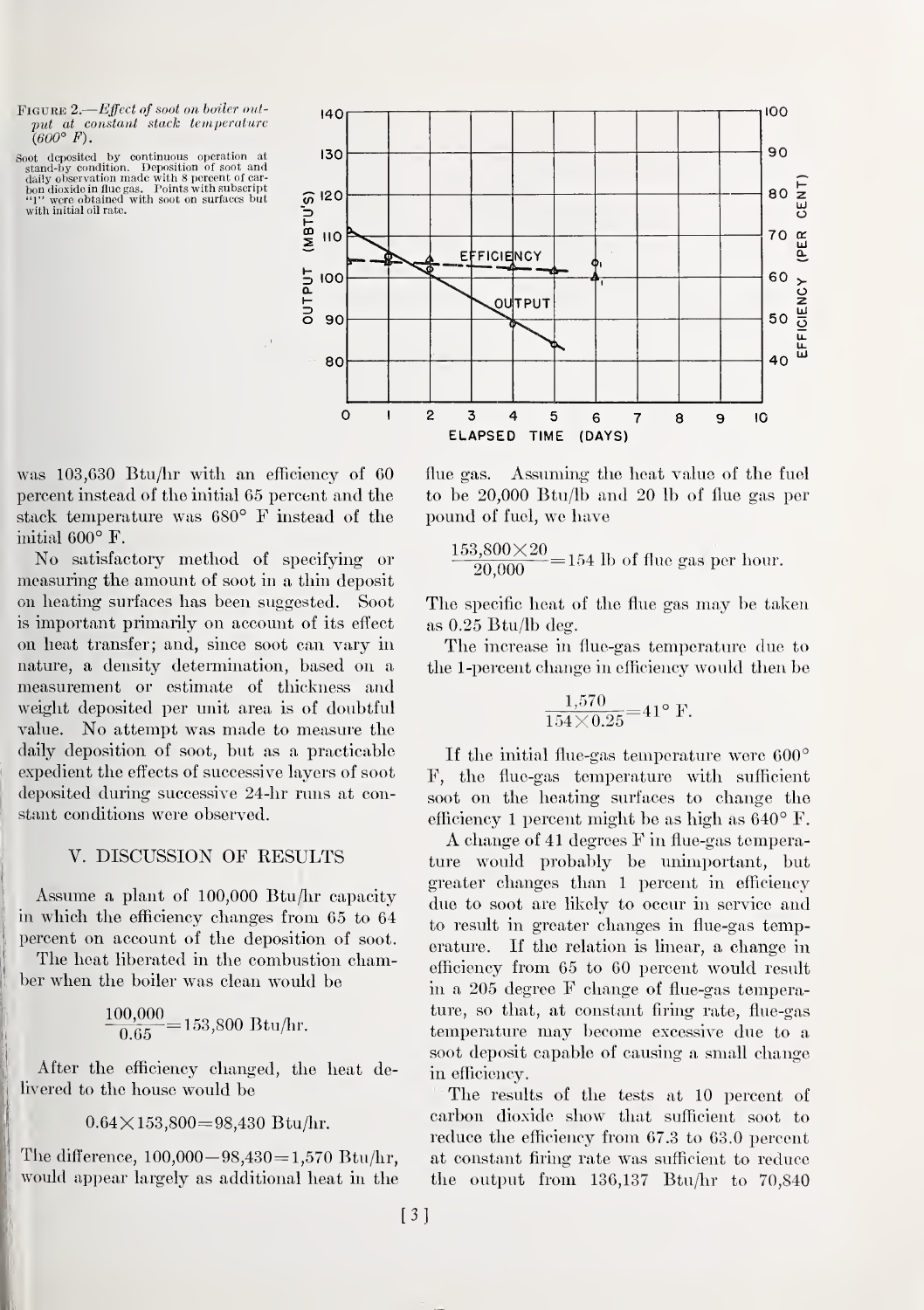Btu/hr at constant flue-gas temperature. This amounts to

$$
\frac{136,140-70,840}{67.3-63.0} = 15,200
$$
 Btu/hr for each  
percent of efficiency,

or

 $\frac{15,200}{136,140}$  $\times$ 100 $=$ 11.15 percent of capacity for each percent of efficiency.

For the tests at 8 percent of carbon dioxide, the same figures are

 $\frac{111,540-84,230}{64.0-60.0}$  = 6,826 Btu/hr for each percent of efficiency,

or

 $\frac{6,826}{111.540} \times 100 = 6.12$  percent of capacity for each percent of efficiency.

If, after a boiler has been in service for a time, a layer of soot gathers on the heating surfaces, the flue-gas temperature will be higher than it was when the boiler was new and clean. Then, if an attendant or inspector resets the oil rate to maintam the initial flue-gas temperature, measured with a thermometer, in order to comply with some specification or safety regulation, the capacity of the boiler may be so seriously reduced that it cannot heat the house satisfactorily.

An increase in flue-gas temperature, whether due to a soot deposit or some other cause, will result in an increased draft, and this may affect the operation of the heating plant. For those types of oil burners which rely upon blowers for draft, only a small or neghgible effect on operation would be expected, but the effect on the operation of those types of water heaters and heating devices which rely upon chimney draft miglit be important. Natural draft oil burning devices are sometimes connected to existing chimneys which do not furnish sufficient draft. The effect of the soot deposit is, in such cases, in the right direction to increase the draft, and this may be <sup>a</sup> reason why the soot deposit ceases to increase after attaining a certain thickness.

In these tests, draft was obtained by means of an induced-draft fan; and, since the draft was maintained at 0.02-in. water gage, data on the effect of temperature change on chimney draft were not obtained.

It is realized that a boiler-burner combination will generate and deposit less soot under some operating conditions than under others, that some combinations may be in general better than others in this respect, and that some combinations, if properly adjusted, may not generate or deposit perceptible soot. Nevertheless, these observations indicate that it would be well for chimneys intended for use with oilburning furnaces or boilers to be designed to withstand reasonably high temperatures, since such high temperatures may be reached on account of soot deposited during some period of maladjustment.

This work emphasizes the importance, during tests of a boiler by any method based on a constant flue-gas temperature, of assurmg either that no soot exists on the heating surfaces or that the soot deposit has reached an equilibrium condition by operating the boiler under the test condition for a time preceding the observations.

o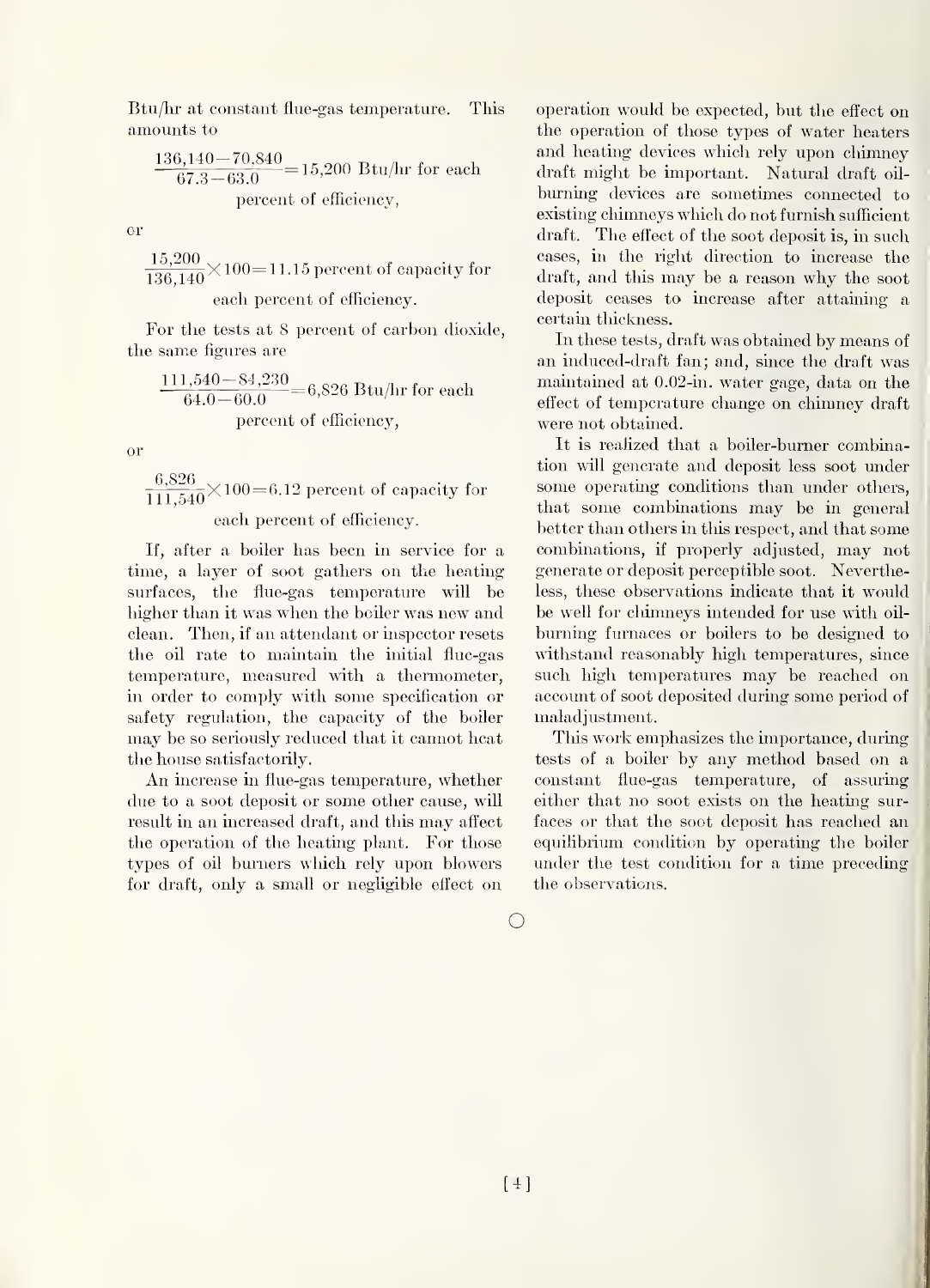#### BUILDING MATERIALS AND STRUCTURES REPORTS

On request, the Superintendent of Documents, U. S. Government Printing Office, Washington, D. C., will place your name on a special mailing list to receive notices of new reports in this series as soon as they are issued. There will be no charge for receiving such notices.

An alternative method is to deposit with the Superintendent of Documents the sum of \$5, with the request that the reports be sent to you as soon as issued, and that the cost thereof be charged against your deposit. This will provide for the mailing of the publications without delay. You will be notified when the amount of your deposit has become exhausted.

If 100 copies or more of any paper are ordered at one time, a discount of 25 percent is allowed. Send all orders and remittances to the Superintendent of Documents, U.S. Government Printing Office, Washington, D. C.

The following publications in this series are available by purchase from the Superintendent of Documents at the prices indicated:

| BMS1             |                                                                                                                                                                                                                                |                 |
|------------------|--------------------------------------------------------------------------------------------------------------------------------------------------------------------------------------------------------------------------------|-----------------|
| BMS <sub>2</sub> | Methods of Determining the Structural Properties of Low-Cost House Constructions. 10 $\ell$                                                                                                                                    |                 |
| BMS3             |                                                                                                                                                                                                                                |                 |
| BMS4             |                                                                                                                                                                                                                                |                 |
| BMS5             |                                                                                                                                                                                                                                |                 |
| $_{\rm BMS6}$    |                                                                                                                                                                                                                                |                 |
| $_{\rm BMS7}$    |                                                                                                                                                                                                                                |                 |
| <b>BMS8</b>      | Methods of Investigation of Surface Treatment for Corrosion Protection of Steel                                                                                                                                                |                 |
| BMS9             | Structural Properties of the Insulated Steel Construction Company's "Frameless-Steel"                                                                                                                                          |                 |
|                  |                                                                                                                                                                                                                                |                 |
| BMS10            |                                                                                                                                                                                                                                |                 |
|                  | ----------------- 10¢                                                                                                                                                                                                          |                 |
| BMS11            | sored by the H. H. Robertson Construction of the Current Paperbone Corporation's "Fabrihome" Constructural Properties of the Current Fabrihome Corporation's "Fabrihome" Construc-                                             |                 |
|                  | tions for Walls and Partitions<br>------------------- 10¢                                                                                                                                                                      |                 |
| <b>BMS12</b>     | tions for Walls and Partitions<br>Structural Propertics of "Steelox" Constructions for Walls, Partitions, Floors, and Roofs                                                                                                    |                 |
|                  |                                                                                                                                                                                                                                |                 |
| <b>BMS13</b>     |                                                                                                                                                                                                                                |                 |
| $\mathrm{BMS}14$ |                                                                                                                                                                                                                                |                 |
| BMS15            | Indentation and Recovery of Low-Cost Floor Coverings<br>Structural Properties of "Wheeling Long-Span Steel Floor" Construction Sponsored by                                                                                    |                 |
|                  |                                                                                                                                                                                                                                |                 |
| BMS16            | Wheeling Corrugating Corrugation Corresponding Corrugation of Structural Properties of a "Tilecrete" Floor Construction Sponsored by Tilecrete Floors,                                                                         |                 |
|                  | $Inc_{-----}$                                                                                                                                                                                                                  |                 |
| BMS17            |                                                                                                                                                                                                                                | 10 <sub>0</sub> |
| <b>BMS18</b>     | Structural Properties of "Pre-Fab" Constructions for Walls, Partitions, and Floors                                                                                                                                             |                 |
|                  |                                                                                                                                                                                                                                |                 |
| <b>BMS19</b>     |                                                                                                                                                                                                                                | 15c             |
| <b>BMS20</b>     |                                                                                                                                                                                                                                |                 |
|                  |                                                                                                                                                                                                                                | 10 <sub>c</sub> |
| <b>BMS21</b>     | Structural Properties of "Twachtman" Constructions for Walls and Floors Sponsored by<br>Connecticut Pre-Cast Buildings Corporation<br>Structural, Properties of a Concrete-Block Cavity-Wall Construction Sponsored by the     |                 |
|                  |                                                                                                                                                                                                                                |                 |
| $_{\rm BMS22}$   |                                                                                                                                                                                                                                | 10 <sub>c</sub> |
|                  | Dunn Manufacturing Connectional Construction of the Connection of the Connection of the Connection of the Connection of the Connection of the Connection of the Connection of the Connection of the Connection of the Connecti | $10\epsilon$    |
| <b>BMS23</b>     | Structural Properties of a Brick Cavity-Wall Construction Sponsored by the Brick                                                                                                                                               |                 |
|                  |                                                                                                                                                                                                                                |                 |
| <b>BMS24</b>     | Structural Properties of a Reinforced-Brick Wall Construction and a Brick-Tile Cavity-                                                                                                                                         |                 |
|                  | Wall Construction Sponsored by the Structural Clay Products Institute                                                                                                                                                          | 10 <sub>c</sub> |
| <b>BMS25</b>     |                                                                                                                                                                                                                                |                 |
|                  | Structural Properties of Conventional Wood-Frame Constructions for Walls, Partitions, Floors, and Roofs.                                                                                                                       | 15 <sub>c</sub> |
| <b>BMS26</b>     | Structural Properties of "Nelson Pre-Cast Concrete Foundation" Wall Construction                                                                                                                                               |                 |
|                  | Sponsored by the Nelson Cement Stone Co., Inc                                                                                                                                                                                  | 10c             |
| <b>BMS27</b>     | Structural Properties of "Bender Steel Home" Wall Construction Sponsored by The                                                                                                                                                |                 |
|                  |                                                                                                                                                                                                                                |                 |
| <b>BMS28</b>     | Backflow Prevention in Over-Rim Water Supplies                                                                                                                                                                                 |                 |
| <b>BMS29</b>     | Survey of Roofing Materials in the Northeastern States                                                                                                                                                                         | 10 <sub>t</sub> |
| <b>BMS30</b>     | Structural Properties of a Wood-Frame Wall Construction Sponsored by the Douglas                                                                                                                                               |                 |
|                  |                                                                                                                                                                                                                                | 10 <sub>c</sub> |
| <b>BMS31</b>     |                                                                                                                                                                                                                                |                 |
|                  | sored by The Insulite Co.                                                                                                                                                                                                      |                 |
| <b>BMS32</b>     | .<br>Structural Properties of Two Brick-Concrete-Block Wall Constructions and a Concrete-                                                                                                                                      | 156             |
|                  | Block Wall Construction Sponsored by the National Concrete Masonry Association. $10\rlap{/}{\ell}$                                                                                                                             |                 |
| BMS33            | Plastic Calking Materials                                                                                                                                                                                                      |                 |
| BMS34            | -------------------- 10¢                                                                                                                                                                                                       |                 |
| <b>BMS35</b>     | Performance Test of Floor Coverings for Low-Cost Housing: Part 1                                                                                                                                                               |                 |
|                  |                                                                                                                                                                                                                                |                 |

[List continued on cover page IV]